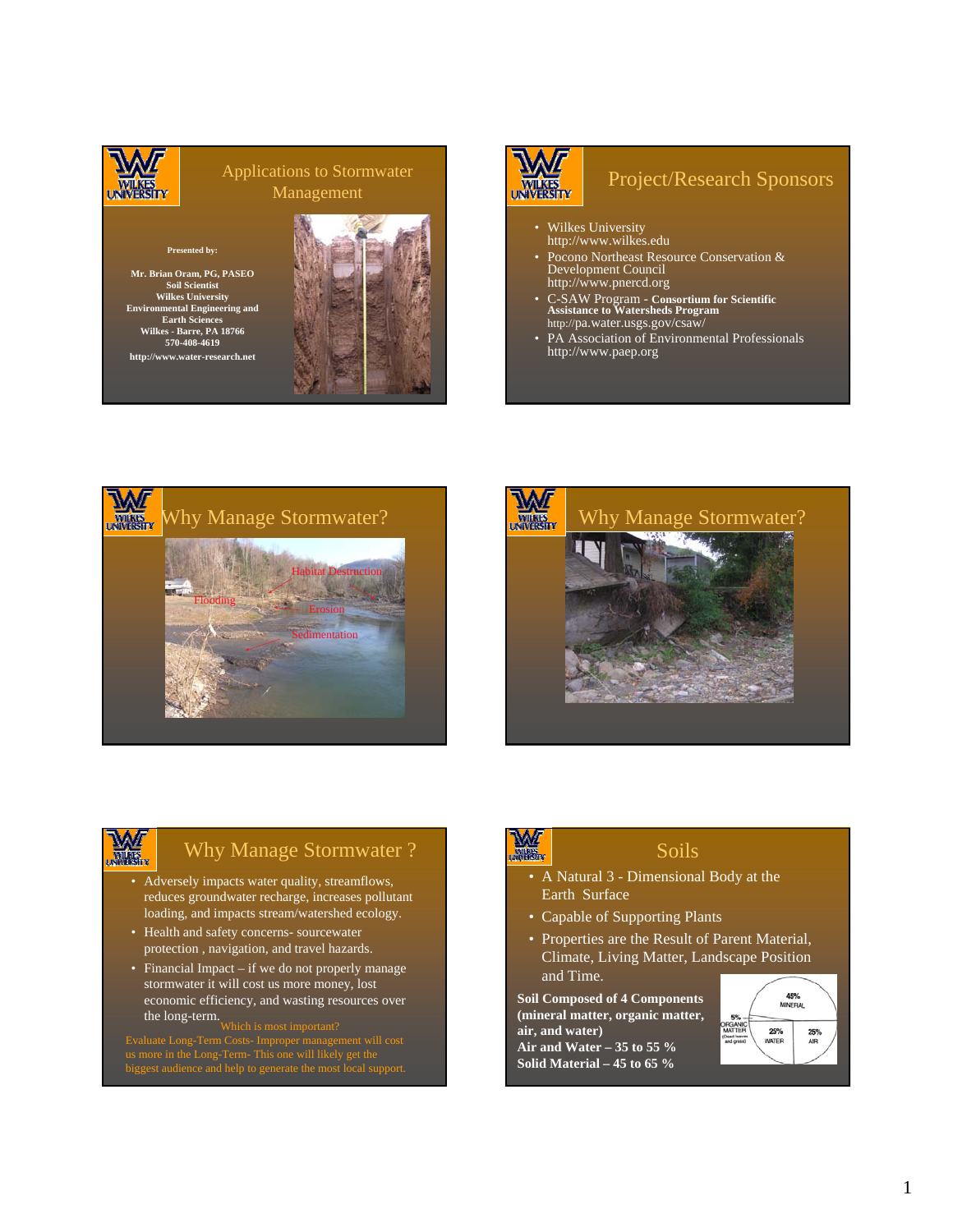#### Nearly 50% of Soil is Space or W **WIEKES** Space Filled with Water

- Water  $-25+$  %
- Air  $25 + \%$
- Pore Space Makes Up 35 to 55 % of the total Soil Volume

• This Space is called Pore Space



**Therefore, soil can be used as a storage system, treatment system, and transport media**.

#### Soil Properties Critical To Stormwater Management

- Soil Texture
- Porosity and Pore Size
- Water Holding Capacity

• Hydraulic Conductivity

- Bulk Density
- Aggregate Stability
- Infiltration Capacity









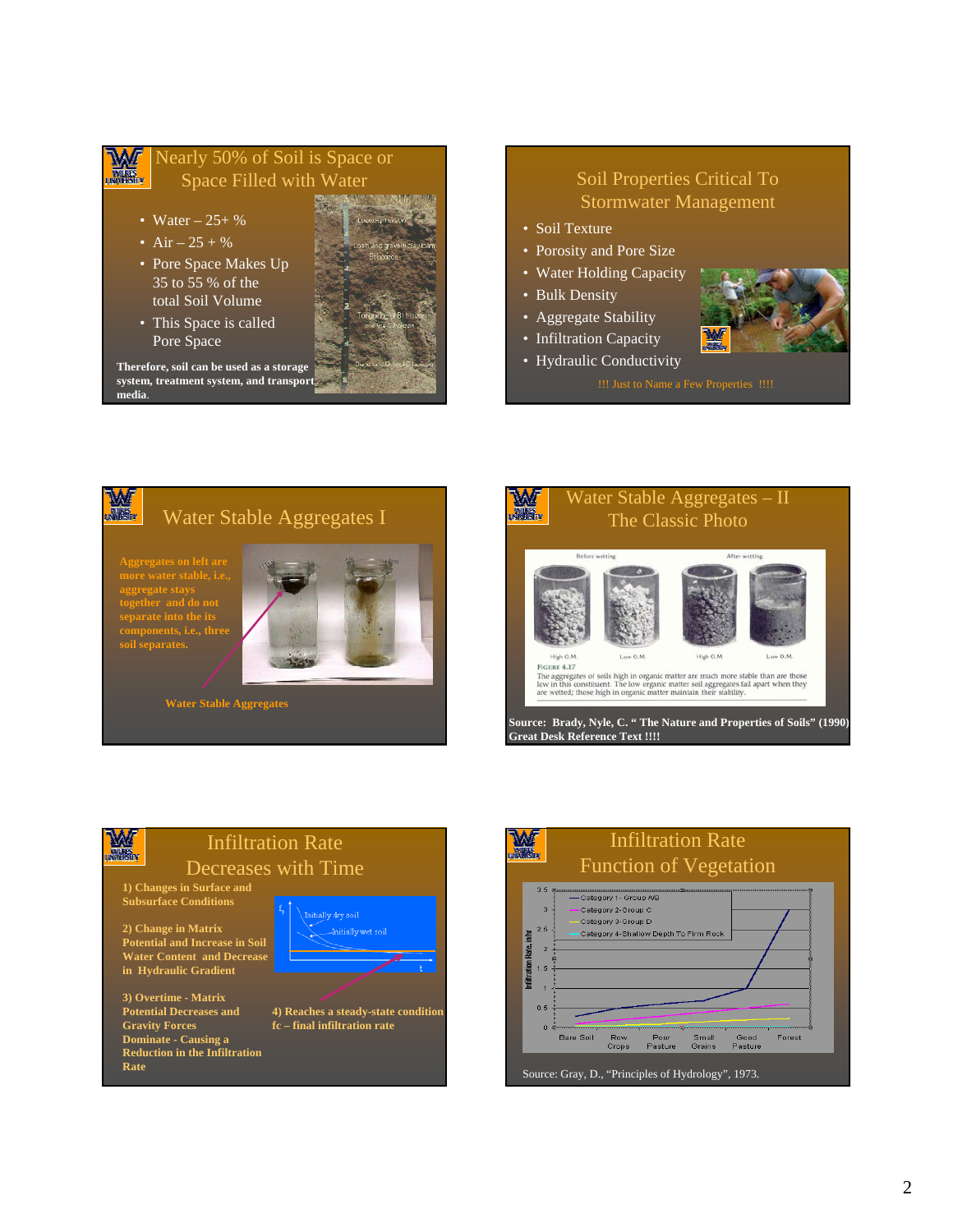





My Recommendation and Opinion Please Do NOT Use a Conventional Percolation Rate or Percolation Test for Developing Engineering Designs !



M



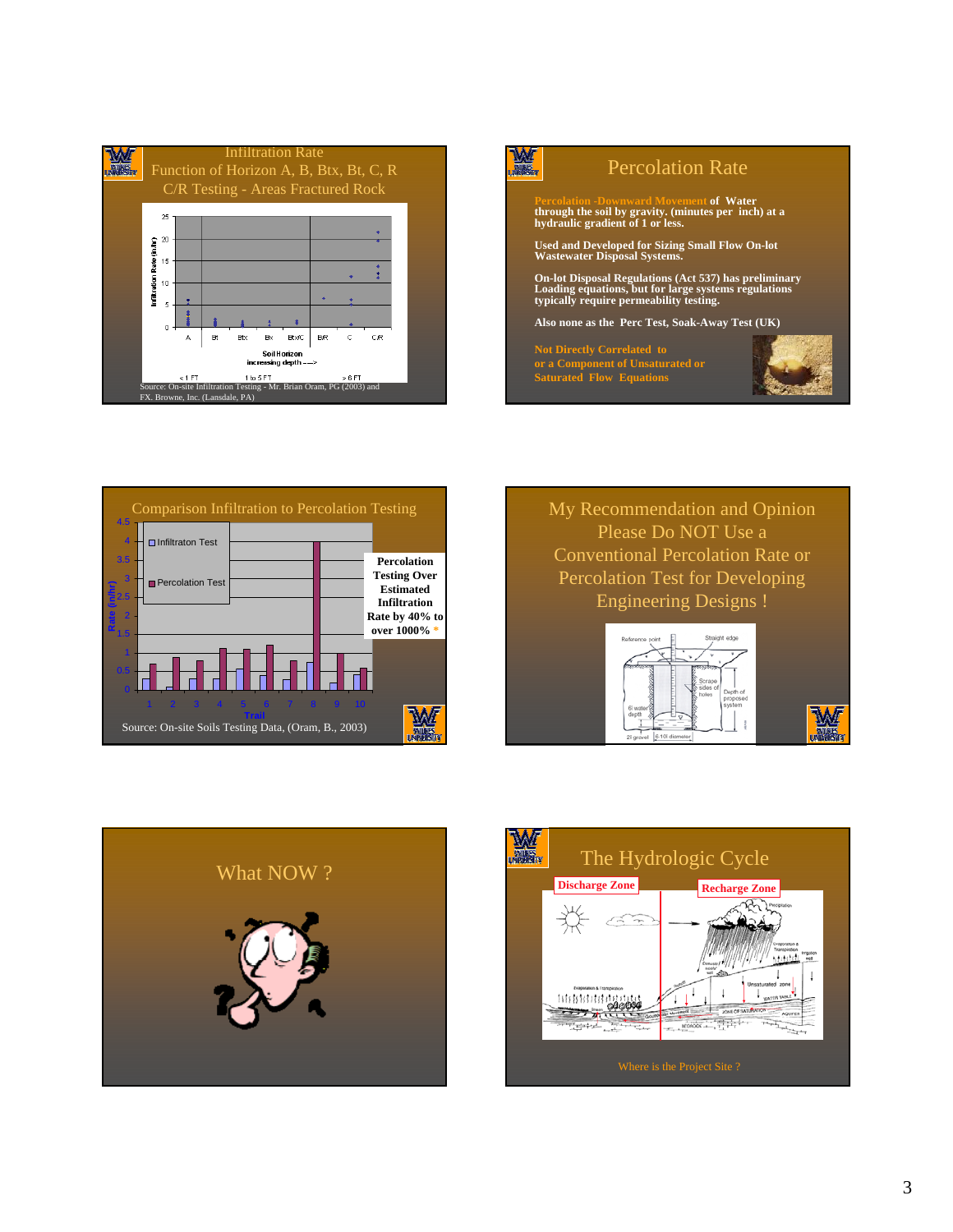#### W. Infiltration System Approach Individual Infiltration BMP Units



Soil: Tunkhannock Series Soil had stratified sand and gravel lenses Water Table > 8 feet Open Voids (Gravel and Cobbles) 3 to 6 feet









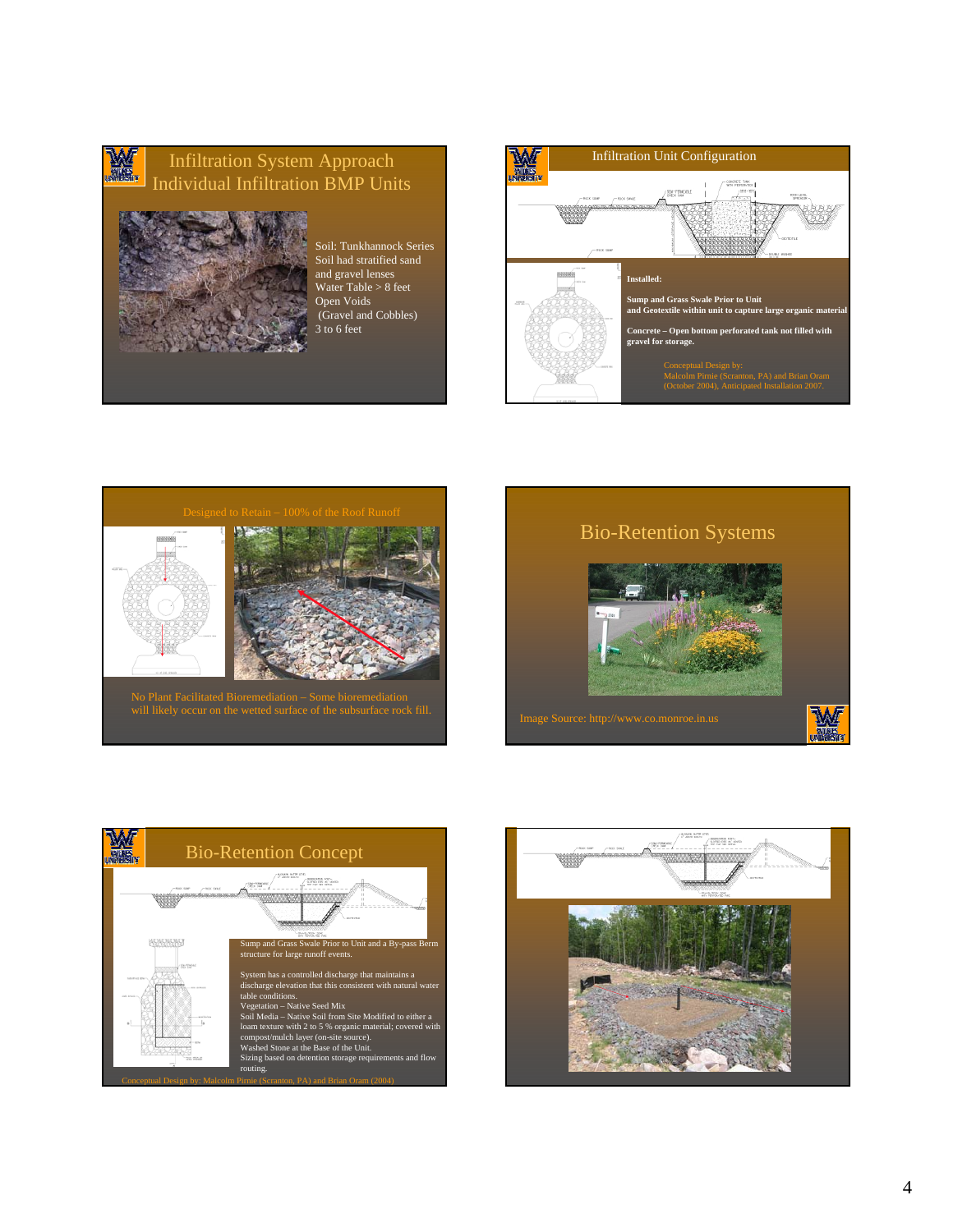

## Non-Structural BMPs



## WA

#### Reduce Stormwater Runoff None Structural Development Practices

- Maintain Soil Quality and Maximize the Use of Current Grading to Minimize Loss of O, A, and upper B horizons.
- Minimize Compaction, Maximize Native Vegetation, and Use Good Construction Practices
- Consider Hydrological Setting and Existing Hydrological Features in Site Design and Layout

**Answer: New Development/ Construction Practices and New and Updated Ordinances and Planning Documents !**



#### What About Existing Developed Areas ?

- 
- 
- 
- 
- d) 10 acre subdivision 0.5 acre lots

All of the above – Does this mean we are missing a possible effective means of "turning" back the stormwater clock. Maybe we need to consider – "greening" some of the existing impervious areas.

# **WILKES**<br>UNIVERSITY

## Project/Research Sponsors

• Wilkes University http://www.wilkes.edu

- Pocono Northeast Resource Conservation & Development Council http://www.pnercd.org
- C-SAW Program **Consortium for Scientific Assistance to Watersheds Program** http://pa.water.usgs.gov/csaw/
- PA Association of Environmental Professionals http://www.paep.org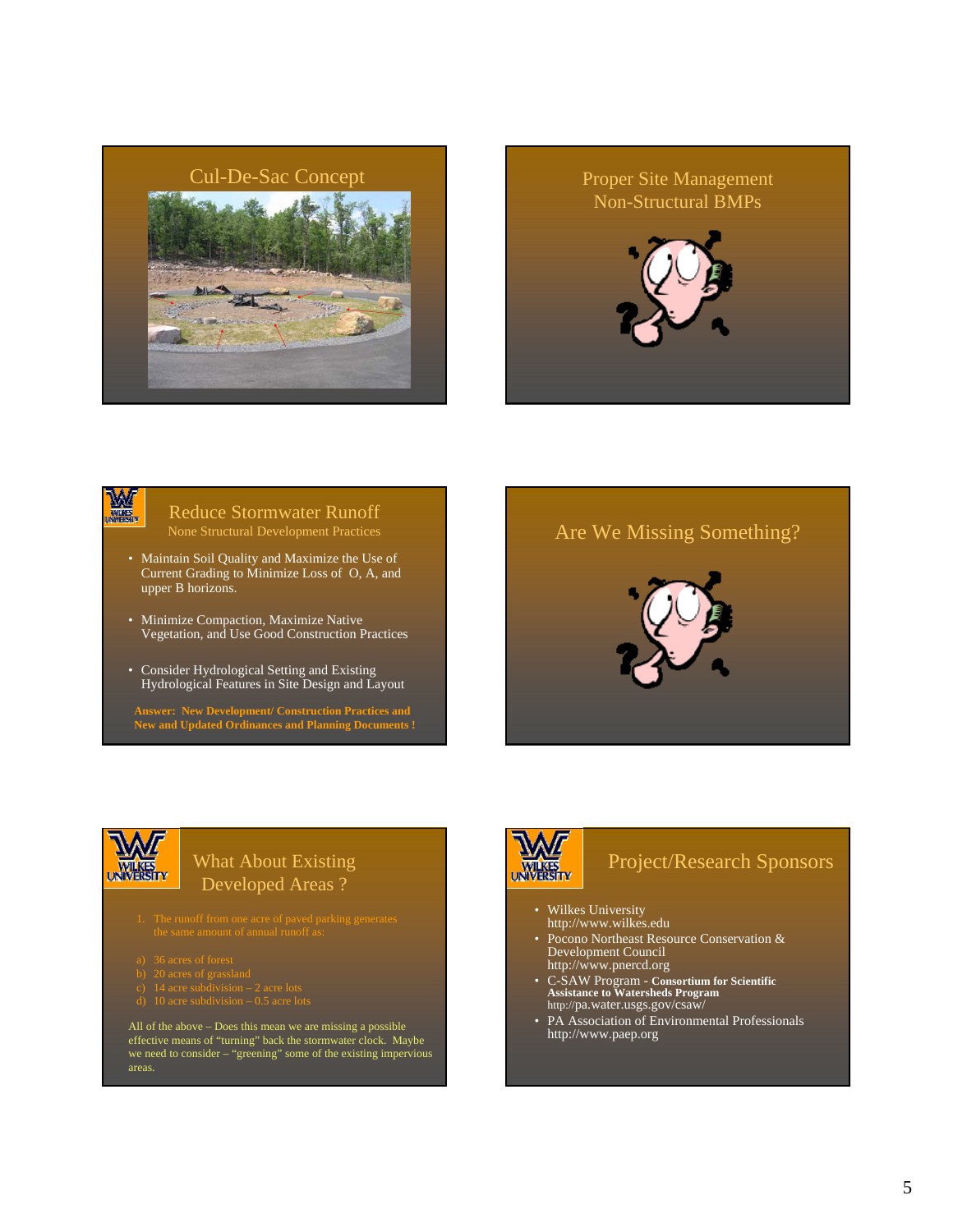

#### Applications to Stormwater Management

Presented by:

Mr. Brian Oram, PG, PASEO Wilkes University Environmental Engineering and Earth Sciences Wilkes - Barre, PA 18766 570-408-4619 http://www.water-research.net





#### W **BILARES**

#### Percolation Testing

- **Does not directly measure permeability or a flux velocity.**
- **Has been used to successfully design small flow on-lot wastewater disposal systems, but equations and designs have a number of safe factors.**
- **Results may need to be adjusted to take out an estimate of the amount of horizontal intake area.**
- Without Correction Percolation Data over-estimated infiltration<br>rate data by 40 to over 1000 % with an adjustment for intake area<br>error could be reduced to 10 to 200% (Oram, 2003), but<br>infiltration rate can overestimate
- **May need to consider the use of larger safety factors and equations similar to sizing equations used for on-lot disposal systems. Safety factors of 50% reduction may not be enough !!**

#### Sizing Calculations – Infiltration

- **Impervious Area Roof and Driveway– 3500 ft2 Design Storm 1.3 inch**
- **Volume of Water to Recharge- 2840 gallons (379 ft3)**
- **Design Loading- Based on Field Measured Soil Permeability-0.5 inch per hour or 0.5 in3/in2.hour = 7.481 gpd/ft2**
- **Minimum Recharge Period 72 hours (PADEP Recommended)**
- **Recharge Volume per day 945 gpd**
- **Minimum Recharge Area- (945 / 7.481) =126 ft2**
- **Internal Tank Storage 3 ft \* 8 ft perforated Concrete Tank, plus 3+ foot perimeter and subsurface aggregate storage to generate a minimum surface area of 150 ft2.**
- **Additional Gravel Layer was added to Meet System Storage Requirement.**

**Primary Limiting Factor is Not Recharge Capacity but Providing Detention Storage or Storage in the System !**

W 鳳凰

#### Sizing Calculations

- **Impervious Area Roof and Driveway– 3500 ft2 Design Storm 1.3 inch Volume of Water to Recharge- 2840 gallons (379 ft3)**
- 
- **Design Loading- Based on Field Measured Soil Permeability- 0.1 inch per hour or 0.1 in3/in2.hour =1.49 gpd/ft2**
- **Minimum Recharge Period 72 hours (PADEP Recommended)**
- **Recharge Volume per day –945 gpd**
- **Minimum Recharge Area- (945 / 1.49) =634 ft2 (over 18 % of impervious)**
- **Recommended Changing the Recharge Period to 7 days to Reduce Infiltration Area to 270 ft2, but providing a system with 100 % detention storage. (7 % of impervious)**
- **This could not be approved and the project implemented a bioretention/ recharge design**

**Primary Limiting Factor is Area Requirement Caused by Recharge Period and not Recharge Capacity or Storage in the System !** 

函 残废